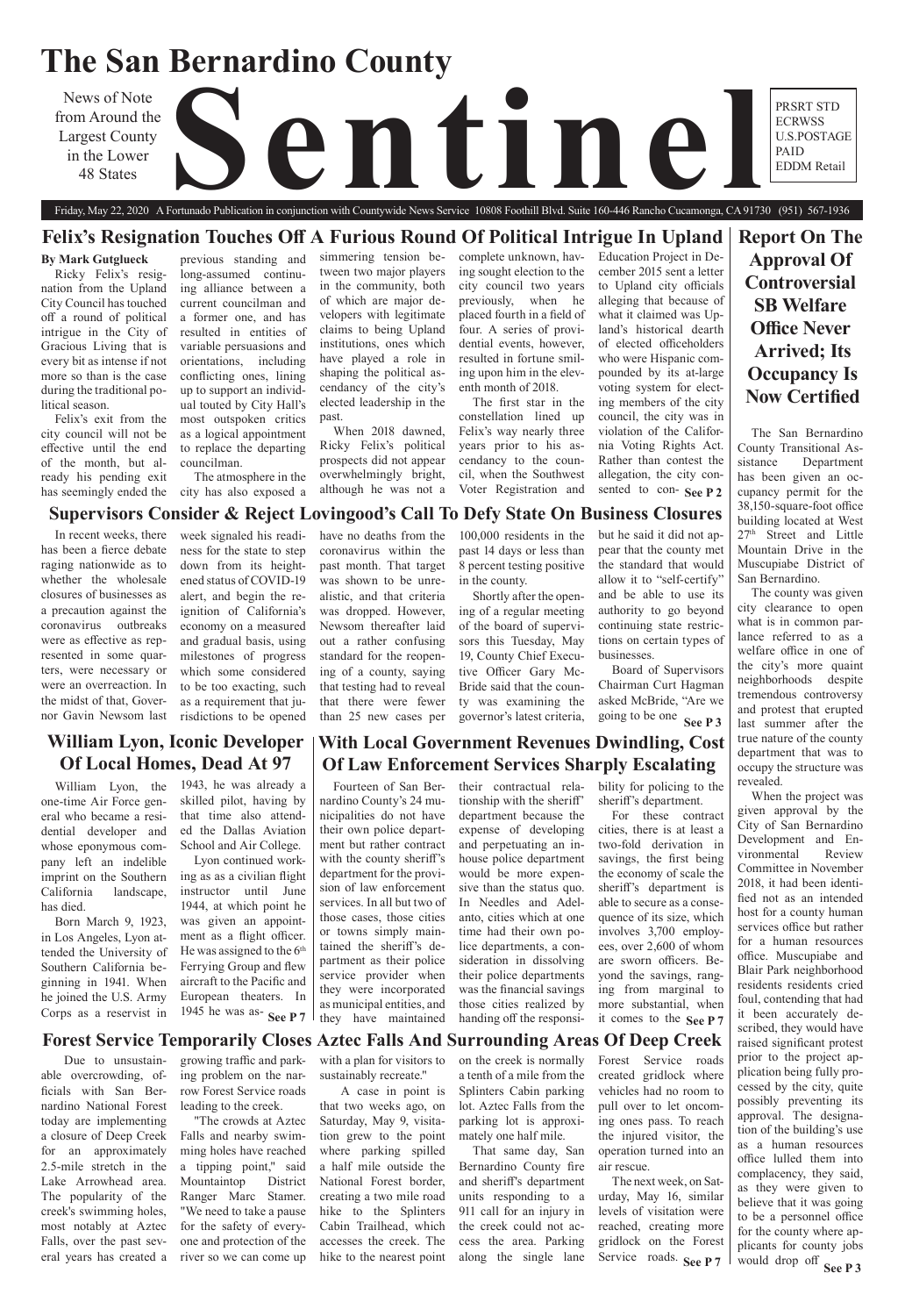### **San Bernardino County Sentinel Page 2**

### **The San Bernardino County**

**Sentinel** Published in San Bernardino County. The Sentinel's main office is located at 10788 Civic Center Drive in Rancho Cucamonga, CA 91730 A Fortunado Publication in conjunction with Countywide News Service Mark Gutglueck, Publisher **Call (951) 567-1936**

**to learn of locations where the Sentinel is available or to provide news tips** 

### **Intrigue Surrounds Circumstance Following Felix's Announced Resignation From Upland City Council** *from front page*

*10808 Foothill Blvd., Suite 160-446 Rancho Cucamonga, CA 91730 SBCSentinel@yahoo.com Legal Notice Department 909 957 9998 Message Line 909-276 5796*

### **Friday, May 22, 2020**

verting to a by-district voting system which was to initiate with the 2018 voting cycle.

Gino Filippi, who had first been elected to the city council in 2010, two years later unsuccessfully sought to unseat thenincumbent Mayor Ray Musser, who was also challenged by Councilwoman Debbie Stone in that election. In 2014, Filippi attained reelection to the council and over the next two years formed a solid alliance with Stone, as he gradually transitioned into an element of the Upland political establishment, one which consisted of a ruling coalition that included Stone and Councilwoman Carol Timm, who was elected to the council in 2014. After having misfortune with a succession of city managers, the city in 2016 brought in former Upland Police Chief Martin Thouvenell to serve in that capacity. Thouvenell, who had himself vied unsuccessfully for the city council in the special election in 2011 when Stone was originally elected, was retained to manage the city in an interim capacity in July 2016. As it turned out, Thouvenell remained in that assignment for nearly two-anda-half years.

Filippi was particularly close to Thouvenell, and his status as a member of the Upland establishment heightened with the 2016 election, in which Stone was elected mayor, defeating

dissident Councilman Glenn Bozar in that race. Elected for the first time that year was Janice Elliott, who in a comefrom-behind charge that involved late arriving provisional and mail-in ballots, beat out Sid Robinson, another political newcomer.

Upon acceding to the position of mayor, Stone was obliged to resign her council position. To fill that gap, the council appointed Robinson. With

Thouvenell dictating the city's policy, a ruling coalition consisting of Stone, Filippi, Timm and Robinson rubberstamped virtually everything the former police chief brought forth.

Thouvenell's proposals engendered no small degree of controversy, but with a four-member council majority to back him, any opposition to the direction the city was taking was steamrolled.

On January 1, 2018, Thouvenell departed as acting city manager, replaced in that role by journeyman municipal administrator Bill Manis. Nevertheless, Thouvenell remained very much in control at City Hall, functioning as the city's so-called management consultant. That year, Thouvenell would hatch two undertakings that heightened the level of controversy in the City of Gracious Living to the point that the political status quo was not only threatened, but ultimately undone.

In a string of efforts that were as ham-fisted as they were politically tone deaf, Thouvenell orchestrated the reduction or shuttering of elements of the city's parkland with little regard for the reaction this was to provoke from city residents. Specifically, Thouvenell proposed, and then Stone, Filippi and Timm endorsed, selling off 4.631 acres of Memorial Park, including an existing youth league baseball field, to San Antonio Regional Hospital for conversion to a parking lot. Memorial Park was widely considered the city's premier recreational amenity. Robinson, whose major constituency consisted of the parents of Little League players throughout the city, arranged to be absent from the meeting when the sale was voted upon. The council majority then gave its blessing to another Thouvenell proposal, which called for selling 16-acre Cabrillo Park, located off 11<sup>th</sup> Street between Mountain and Benson Avenue, to the Lewis Group of Companies so the property could be developed residentially.

San Antonio Hospital and the Lewis Group of Companies, together

with the City of Upland itself, the Upland School District and the San Antonio Water Company, are Upland's leading institutions. San Antonio Hospital, which began its existence in a different location within the city in 1907, has transformed itself from a community hospital to a regional one that features over 400 beds at its current location. The Lewis Group of Companies is the corporate successor to Lewis Homes, which began as a relatively modest home construction business headed by husband and wife Ralph and Goldy Lewis in the 1950s, and which grew into one of the largest residential developers in Southern California by the mid-1970s. The company is currently overseen by the couple's four sons – Richard, Randall, Robert and Roger – and is now involved in obtaining construction entitlements for planned communities, housing tracts, apartment complexes and shopping centers in California as well as in Nevada. Its corporate headquarters is in Upland.

What brought him to the fore of Upland politics in 2018, Burum told the *Sentinel*, was Filippi's obsequious fealty to Thouvenell and his slavish accommodation of the Lewis Group of Companies. "The last straw for me was when they were going to sell Lewis every bit of Cabrillo Park," Burum said. "My kids used to play youth league soccer at that park. That deal couldn't have been more one-sided. There was nothing in it for the residents, and everything for Lewis."

In years past, Burum said, he had "considered Gino to be a political friend. But he brought Marty Thouvenell back into the city. Yes, Marty Thouvenell knew how to run things. But he was returning the city to a failed model. He got things done behind the council's back, just like it was during the time Mike Milhiser was here."

*Continued on Page 4* "You had the same things that were going on 30 years ago, favoring a select few, including Lewis," Burum said. He said that under Thouvenell's leadership and the blind support of the council, legitimate community building tools were misapplied. "They took the valid concept of opportunity zones, which create in-

The cavalier fashion in which Stone, Filippi, Robinson and Timm had sought to dispense with city parkland to further the agenda of major business institutions in Upland created a firestorm which ultimately resulted in the city forsaking the sale of Cabrillo Park to the Lewis Group of Companies. The controversy over that issue proved so great that Robinson, who had originally been appointed to the council and was due to run for election that year to stay in office, chose not to run. Also on the ballot that year were Filippi, Timm and by her own choice because she had been elected to an at-large four-year term on the council in 2016, Councilwoman Janice Elliot, who sought election to represent the district in which she resided, that being the city's newlyformed Second District in the city's northeast quadrant. Elliott, who had opposed the parkland sale, the only member of the council to do so, was elected. Timm

was voted out of office. Filippi, who claimed to be living in the city's Third District – essentially Upland's southwest quadrant – found himself facing two challengers, Ricky Felix and Irmalinda Osuna. Having to compete as one of three candidates in the Third District rather than as one of seven or eight or nine or more competing hopefuls for three top spots in an atlarge contest was a factor favorable to Felix.

Osuna had the residual benefit of being one of those who had protested effectively against the sale of Cabrillo Park, which is located within the Third District. The impetus behind Felix entering the race was his long-held desire to enter politics, with an eye toward making an eventual run for Congress. As an incumbent,

Filippi had a leg up against both of his opponents, or so it seemed, in terms of his ability to pick up campaign donations. While not setting any records, he nevertheless outperformed both of his opponents in generating the funds he needed to run an effective campaign, accumulating \$35,905.74 for that purpose, including a \$2,328.88 loan he made to his campaign. Felix collected \$7,162 for use toward his electoral cause, which included \$2,600 in loans he made to himself. Osuna generated so little money for her campaign that no documents relating to her campaign financing were filed with the Upland City Clerk's office.

Unbeknownst to Filippi until relatively late in that year's political season was the degree to which a third party independent expenditure committee known as Business Leaders For Ethical Government would come to play a major role in the 2018 District Three campaign. Business Leaders For Ethical Government had been formed, in actuality, to support Jason Anderson in what turned out to be his successful bid to unseat incumbent San Bernardino County District Attorney Mike Ramos in the June 2018 Primary Election. Two of the major donors to Business Leaders For Ethical Government were James Previti, the principal in Frontier Homes, and Jeff Burum, who is a principal in a number of development companies, including the Colonies Partners, Diversified Pacific and National CORE.

Both Burum and Previti have development projects in the City of Upland.

Previti had bankrolled Business Leaders For Ethical Government to the tune of \$109,000. Burum had put up \$20,000 of his own money and \$74,500 from Diversified Pacific.

As an independent expenditure committee that in no way coordinated with either the Felix or Osuna campaigns, Business Leaders For Ethical Government put out hit pieces attacking Filippi at a total cost of \$10,418.88.

In addition, Business Leaders For Ethical Government expended \$1,500 getting Felix onto a slate mailer that recommended voters elect him, and the independent expenditure committee spent another \$8,897 promoting Felix to the voters of the Third District.

Upland election marked the first time after an interim of not quite a generation since he had been previously involved in Upland politics. While he had been quite active in San Bernardino County electioneering in the early and middle portion of the first decade of the Third Millennium, he had not been heavily involved in Upland city politics since the 2000

election when John Pomierski had benefited from a wide spectrum of local support, including that from Burum, to become mayor.

For Burum, his involvement in the 2018 venell's tenure as police chief.

Milhiser was Upland''s city manager during a portion of Thou-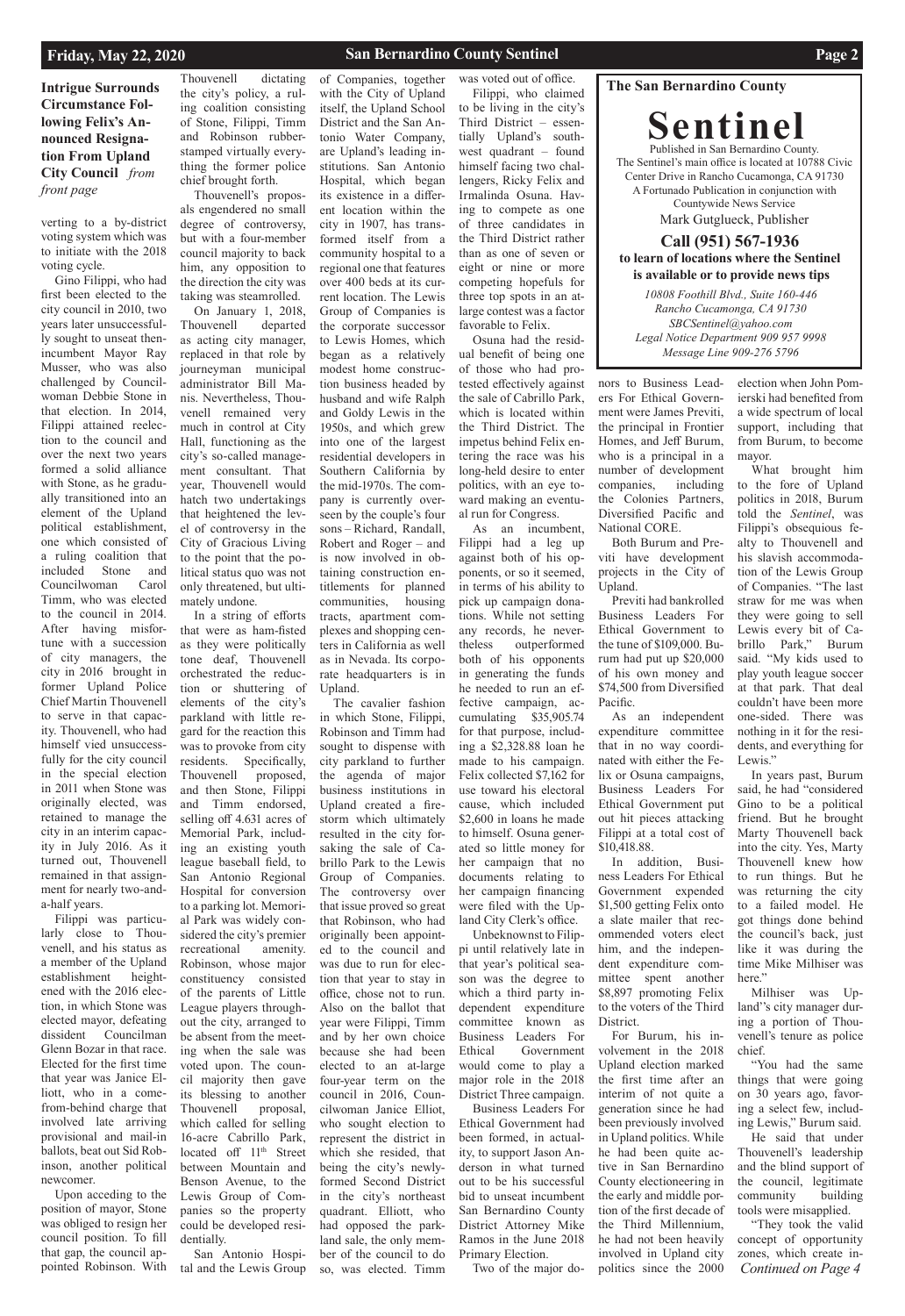### **Friday, May 22, 2020 San Bernardino County Sentinel Page 3**

*Continued on Page 8*

### **Show Initiative And Open County's Shuttered Businesses, Lovingood Tells Board Colleagues**  *from front page*

résumés, file paperwork and take skill and qualification tests.

Many saw the misrepresentation of a county human services office as a county human resources facility as more than an instance of simple oversight or incompetence but rather untoward governmental collusion and corruption, as the project proponent was well-heeled developer Scott Beard, whose across-the-board effort to recall the mayor and all of the members of the San Bernardino City Council in 2013 resulted in substantial realignment in those positions, particularly with the ascendancy of former San Bernardino Mayor Carey Davis. Beard was a primary donor to Davis's political fund. The arrangement to route the approval of the 27<sup>th</sup>

At its last meeting in 2017, held on December 19 of that year, the San Bernardino County Board of Supervisors was presented with a recommendation from the county's director of real estate services, Terry Thompson, and the director of the county's transitional services department, Gilbert Ramos, that the county enter into a \$14,036,184 lease agreement with 27<sup>th</sup> Street TAD, LLC, for approximately 38,150 square feet of office space to be located at the northwest corner of 27<sup>th</sup> Street and Little Mountain Drive in San Bernardino, also described as Assessor Parcel No. (APN) 0148-021-66- 0000, for occupancy by

the transitional assistance department for the ten-year period beginning August 1, 2019 and running through July 31, 2029. The board signed off on that agreement.

of those counties that self certify?"

McBride responded, "On testing and contract tracing we are still behind on those metrics."

 McBride indicated that the county at present did not have enough employees within the Department of Public Health to meet the testing and tracing requirements the state is insisting on.

Hagman responded, "If we're not able to selfcertify because of the lack of personnel on our side, on the county, then we're going to have a very angry business and resident community This has to be a top priority."

County Chief Operating Officer Leonard Hernandez offered an assurance that the county has a team studying the criteria the governor set so the county can meet those standards.

Supervisor Dawn Rowe seemed to suggest the county should have a set of standards for the second stage of openings that was different from that of the state to facilitate a speedier reopening effort.

Hernandez pointed out that "the added components that the county had put in there are not part of that at this time." Hernandez's reference was to the state's standards, which are yet operative in San Bernrdino County.

The county last week

had requested the suspension of the state's requirements that would allow the openings in the county to proceed. That request was in a letter co-signed by the mayors of all of the county's cities.

Lovingood said the county should quit shilly-shallying around, stop dithering and move full speed ahead with getting the county's residents back into the game of life, working and reestablishing the economy.

"Over the weekend it was projected from the state we are going to reach a 25 percent unemployment level," Lovingood said. "The state itself and every company, family, business, city can't survive that. If we're at 20 percent plus unemployment, the walking back is untenable. It won't happen from there."

Lovingood suggested, despite what McBride had said, that the county was meeting the criteria the governor had put in place to allow reopenings to take place. He suggested the county could fudge its testing numbers, by selectively reporting the ones from venues that meet the state standard to allow a reopening and ignore the others. "If you take hard numbers of tests and report more like what you've received from Arrowhead [Arrowhead Regional Medical Center, the main campus of the county hospital] versus what we are receiving [through the County Department of Public Health], we've exceeded the numbers and requirements by the state," he said.

Enough is enough, Lovingood said.

"Our small businesses have sat and waited," he said. "They've waited patiently as long as they can. They cannot suffer this economic suppression any longer. We're on that edge. Unless we want to guarantee we're going to have above 20 percent unemployment, we don't have two weeks to wait. I'm making a motion that we reopen the county and allow businesses to move move forward with the plans that we have in place for them to be compliant, with masking requirements."

Supervisor Janice Rutherford, while expressing that she was tempted to act precipitously herself, said that doing so would be counterproductive.

"We all feel the angst about this," Rutherford said. "We would all like to get open, but we want to do so safely and we want to do it in a way that does not jeopardize the taxpayers by defying the state. There's just too much at risk. Everything you talked about business and companies are risking right now, that is the same thing the taxpayers stand to risk if we exceed the governor's grasp. As disappointed as we are about that politically, that's the reality. There are hundreds of millions of dollars at stake."

Supervisor Rowe seconded Lovingood's motion. She said, "I do believe we have a balance in life that is out of balance, and that is our financial well being, our mental well being, our emotional well being. The governor's restrictions only take into consideration our physical well being at this time." Rowe said the county should not be afraid to test the envelope. She referenced defiance of state restrictions by Yuba County officials. "They voted to do their own thing and they initially received pushback from the government," she said, but that show of defiance led Governor Newsom to "create a dialogue and a path for-

ward for them. So, they were very glad they did that."

Rowe said she was in favor of the county undertaking the opening on its own authority as long as it did so "thoughtfully."

Lovingood called for opening restaurants to 35 percent of their occupancy, and he said doing so would be no more unhealthful than the continuing operation of grocery stores, which he called "contaminated," and where he said customers handle items and return them to the shelves for others to buy and consume.

Be done with the nanny-state, Lovingood said. "We're adults," he asserted. "We get to make a decision to or not to. That's a personal decision. We are at liberty to make our own decision that we move forward."

Hagman, who was formerly a member of the California Assembly, cautioned his colleagues against acting rashly or in a way that will get the county or local businesses in Dutch with the State of California. He said the county should remain patient.

As board chairman, Hagman endeavored to convince Lovingood and the others that as a governmental entity, the county had to work within the framework and the rule of order, law and authority, as well as reason, even in the event of honest disagreements between different elements and levels of the government.

"What would be the repercussions for our businesses that they lose their liquor license because they open up within our guidelines that we give them cover but now suddenly the state pulls their liquor license because they're not following state guidelines?" Hagman asked. "We're all frustrated, but that's why we're trying to push politically, policywise, staffing-wise, and we have gotten so much change for the week. From last Monday to this Monday, we have gotten tremendous gains on

that front, but I'm afraid that our actions may put our business leaders at risk for losing, if we open hair salons, which is supposed to be within the next ten days as well, their state license, and he [Governor Newsom] has pulled state licenses, liquor licenses. I hear that from businesses all the time. They are afraid what the state will do if they don't act appropriately."

Hagman said the county could get sued by businesses that opened with county's blessing and then lost their state licenses. By defying the state, Hagman suggested, the county might also risk monetary subsidies that might come from the state or which might come from the federal government that were passed along through the state.

Rutherford, saying she had an inclination to do what Lovingood was calling for, said it would be better to do an ordered phasing in of the openings.

Supervisor Josie Gonzales hailed as a positive the "exploratory discussion of the action"

but said the county was "hindered by authority outside our realm."

Because the action Lovingood had called for in his motion was not on the agenda, the board delayed voting on it until its next meeting, a specially-called one which occurred yesterday.

Ultimately, the county on Thursday did not use its authority to open businesses yet shuttered under the state's mandate, but did vote to coordinate with and solicit a letter of support from the Hospital Association of Southern California and to engage with the California Department of Public Health to support its attestation to the state that it should be allowed to proceed with its own readiness and recovery plan.

As of today at 5 p.m., according to the San Bernardino County Department of Public Health, the county has sustained since the coronavirus pandemic began 4,146 confirmed cases of the disease, which have resulted in 173 fatalities.

*-Mark Gutglueck*

**AAA Septic Pumping**

## Residential & Commercial Drain Lines Cleaned 24 Hour Emergency Service

*"My employees are 100 per- cent dedicated to maintaining the integrity and operating condition of your system. -*Randy Scott, AAA owner/operator.

# **(909) 682 7118**

aaasepticpump@gmail.com

### **Controversial SB Welfare Office Given Occupancy Permit** *from front page*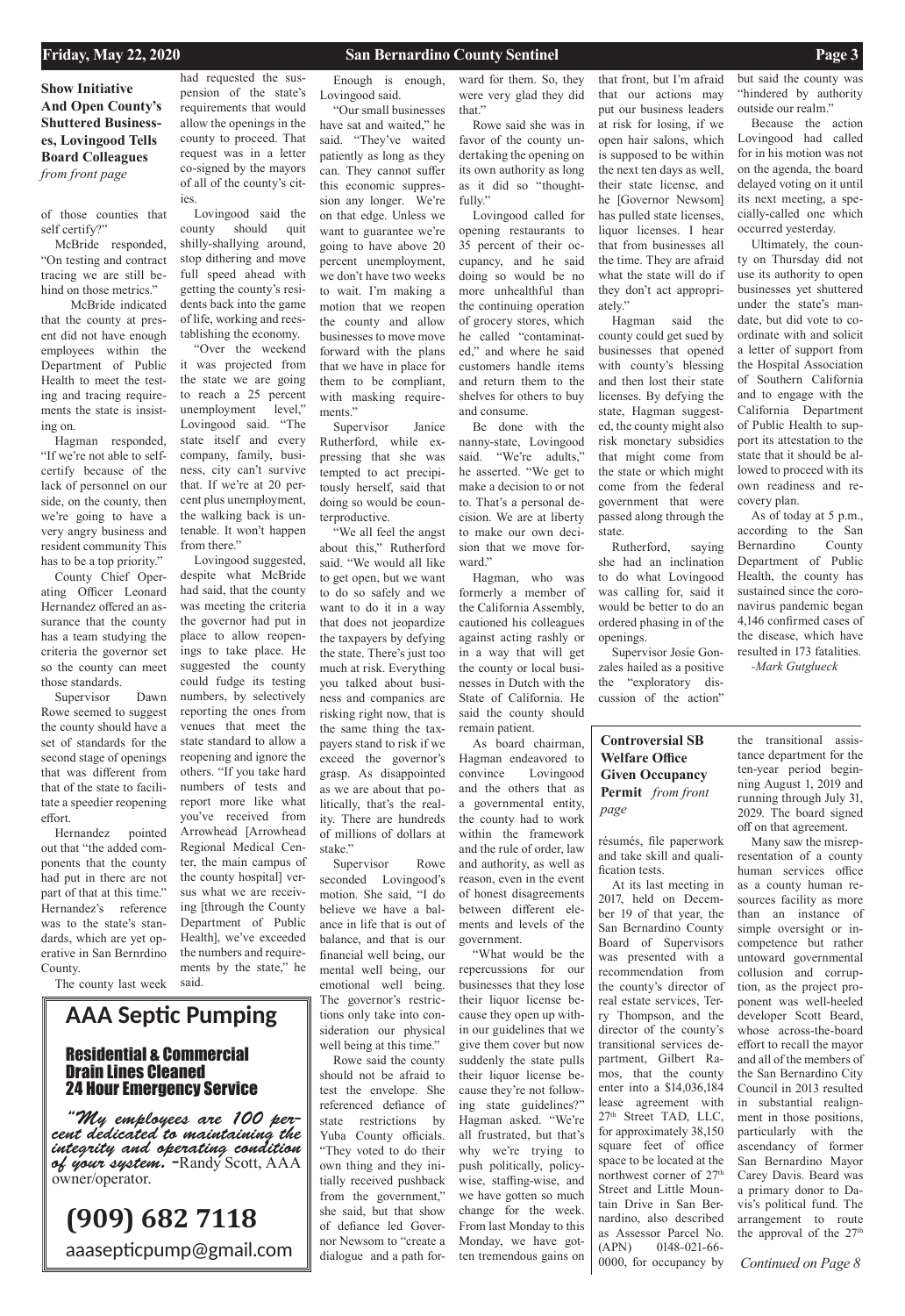**Do You Have Information Of Public Interest? Call the** *Sentinel* **at (951) 567 1936 The** *Sentinel* **is always looking for information to inform our**

 **readership and keep our readers abreast of newsworthy developments.**

San Bernardino County

**The** *Sentinel* **devotes itself to what is happening in and around San Bernardino County. Social events, political news, issues pertaining to education, medicine, industry, commerce,**

Let us help you make our readers aware of what is happening in your corner of the world. **Do you have a news tip? Don't hesitate to pick up the phone or drop us a line at sbcsentinel@yahoo.com to alert us to that fascinating tidbit.**

 **development, real estate, history, culture and entertainment are of interest to us.** 

News of Note from Around the Largest County in the Lower 48 States

*Continued on Page 6*

### **Speculation That Velto Will Run For Upland Mayor** *from page 2*

centives for dynamic community improvement, and put them not where they were needed such as downtown, but out on Mountain Avenue, which is already fully developed, as favors to their cronies," Burum said. "There was nothing for the citizens in that. Gino was supporting Marty's agenda. He wasn't paying attention. He was just doing whatever Marty wanted."

Burum said Thouvenell, whom he likened to "a viper in the hen house," together with Filippi and the Lewis Group of Companies made up a significant portion of a cabal that was using the authority of the city to manipulate things to their collective advantage, which was simultaneously to the detriment of the city, its residents and its future.

"It's no secret that I have some major differences with the Lewises," he said. "Whenever they have a project, it is about what is good for them, and not for the commu-

His political involvement in the 2018 election was not about his support for Felix but rather his opposition to Filippi, Burum said. "I didn't meet Ricky Felix until after the election," Burum said. "I knew a little bit about him, but not that much. I supported him, basically, because he was running against Gino."

In the November 2018 election, Felix managed

1,517 votes or 39.39 percent to Osuna's 1,354 votes or 35.16 percent. Filippi finished a dismal third in the balloting with 980 votes or 25.45 percent

Felix was sworn in as councilman in December 2018, a little more than a month after he was elected. Because in the November 2018 election Elliott had successfully vied to take up the position of Second District councilwoman, she had to resign the at-large position on the council she had been elected to in 2016. There ensued a selection process in early 2019 to have a city resident complete the two years remaining on the four-year term to which Elliott had been elected in 2016. The council very nearly elevated Glenn Bozar, a fiscal conservative who had been displaced from the council dais in 2016 when he vied for mayor rather than for reelection to the council, and lost to Stone. Ultimately, when Bozar was unable to get a crucial third vote either from Stone or Felix in that selection process, the council settled upon a compromise candidate, Planning Commissioner Bill Velto, who had lost to Bozar during the 2012 election. Earlier this month, on May 11, at the close of the regularly scheduled city council meeting, Felix announced that he and his family had been "given an opportunity at this time that will take us out of the city. The next city council meeting will be my last city council meeting and May 31st will be the last day I will be a councilmember for

the City of Upland." His planned departure has set off frenzied speculation as to precisely what the city council will do, including holding an election in the near term to replace him, appointing a replacement to serve out the remainder of Felix's term until 2022, appointing a replacement to fill the position until an election can be held in November, or leaving the post unfilled until an election is held in November. Even more animated is the conjecture as to who will ultimately fill the spot. A natural assumption, and indeed one that has been widely bruited about the community is that Felix's exit stage right sets the table for Filippi to make a storied comeback. Conventional wisdom would hold that he would start off with two votes if the council elects to make an appointment. He had a more than four-year running alliance with Mayor Stone when he was last on the council. In 2012, Filippi endorsed Velto in his run for city council and he was instrumental in getting Velto appointed to the planning commission. And Velto had endorsed Filippi in his run for the city council in 2010, in his run for mayor in 2012, in his successful bid for reelection in 2014 and in his unsuccessful bid for reelection in 2018. During the two years Filippi and Elliott served together on the council between December 2016 and December 2018, the two had a rocky relationship, including a May 2017 vote by the city council including Filippi to

censure Elliott. It thus would appear that Filippi would need the support of Councilman Rudy Zuniga if he is to regain appointment to the council this year. Still the same, given the widespread community animus toward Filippi, it is by no means certain that he would get as many as two votes. A factor in this con-

sideration is what might be termed the forced vicissitude in his relationship with Velto. In 2020, Velto finds himself in a position that is tenuous but also ripe with possibilities. Having never been elected, Velto is now faced with the necessity of achieving success at the polls or ending, at least for the time being, his political career. Appointed to the last remaining atlarge position on the city council last year, he is, as a current resident of the First District, eligible to run for that position. He thus could run for election to the council in November, which will be the first time a by-district vote to elect a councilmember to represent the First District will be held. To maintain his political viability, then, Velto has three options. He can run for an elected office outside of Upland or he can vie for First District councilman or he can seek the Upland mayoralty in the contest for that position in November. Velto's most realistic pathway toward staying in the political game is to run for council, but becoming mayor is not outside of his potential grasp. Mayor Stone could make such a move

much easier if she were to choose not to seek reelection, leaving a potential void that Velto could fill. It is not clear, as of press time, what Stone's intentions are. If she does seek reelection, Velto running against her would very likely end the relatively cordial relationship they have. In the 16 months Velto has been on the council, there has been little if any contention between them, with there being consonance between virtually all of their votes, with only a handful of exceptions.

A wild card, or wild cards, in that scenario is that another candidate, or other candidates, for mayor, including Elliot, might emerge. A consideration in this regard is that Elliott has established herself as the anti-establishmentarian on the council. While wearing that mantle may prove a disadvantage to Elliott in a head-to-head election against a lone representative of the establishment, particularly in relatively affluent and conservative Upland, it could well transition to an advantage if she finds herself in a race against two representatives of the establishment who might then split between themselves the constituency that undivided might be sufficient for one to claim victory. Elliott indeed possesses a following, one that has grown during her more than three years in office as she has repeatedly been cast as the iconoclast on the council, while the council has displeased several contingents, some of them highly vocal, within the

community by its votes with regard to both policy and specific projects, proposals and undertakings.

As a consequence of all this, Velto is likely to find it to be politically expedient to turn his back on his longtime associate Filippi.

Indeed, when the *Sentinel* caught up with him by phone this week, he came across as decidedly uncomfortable when discussing the prospect that Filippi might apply to replace Felix.

Velto downplayed what many people see as indicators that Filippi has already or is to soon throw his hat in the ring. "You're talking about what is being said on social media, which can be very unreliable, and what is on his Facebook page, which is dated," Velto said. "What you see on his Facebook page is from years ago. I don't think that's his plan at all. I don't think he knew Ricky was going to leave. I haven't had contact with him and I haven't been contacted by people reaching out for him on his behalf. If that's what he chooses to do, I don't see a reason for it. Sometimes with these things you get caught up in it and you are going to do it. But for him, right now, I don't see a reason to do it or any benefit, even reviving his hopes. Sometimes serving on the council or serving the city isn't all that it's cracked up to be. You want to do what is right but at the same time you don't want to be a target for a small group of people. I haven't heard

nity.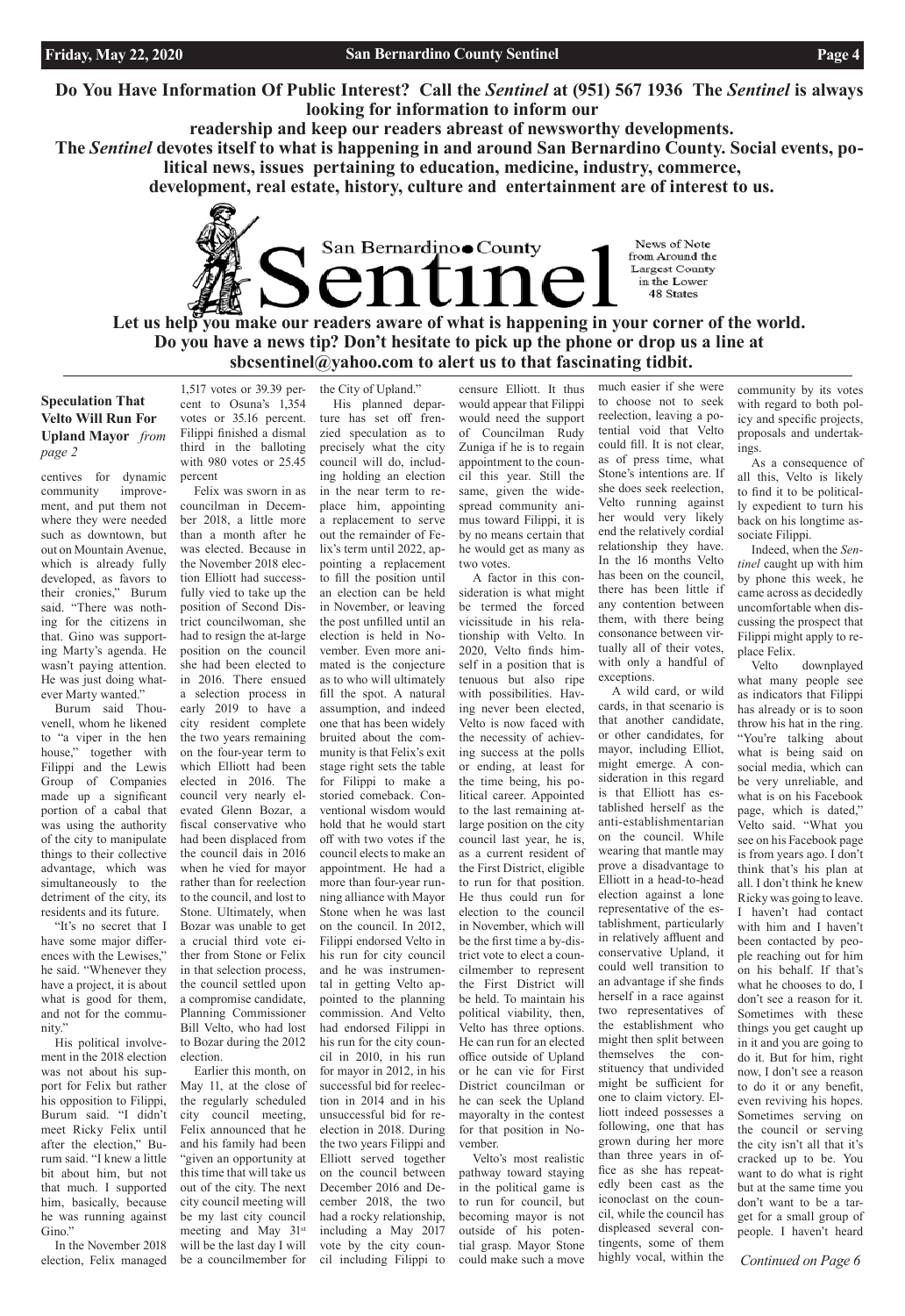## **Public Notices Public Notices Public Notices Public Notices Public Notices Public Notices Public Notices**

FICTITIOUS BUSINESS NAME STATEMENT FILE NO-20200002642

The following person(s) is(are)<br>doing business as: Addashield; doing business as: Addashield; Checkthedocs; Documinute; B. Compliant, 215 N 2nd Avenue Suite B, Upland, CA 91786, 154A West Foothill Blvd Suite 281, Upland, CA 91786, B. Compliant Inc, 215 N 2nd Ave. Ste B, Upland, CA 91786

ment on file in my office. Began Transacting Business:

Business is Conducted By: A Corporation Signed: BY SIGNING BELOW, I DECLARE THAT ALL INFOR-

MATION IN THIS STATEMENT IS TRUE AND CORRECT. A registrant who declares as true information, which he or she knows to be false, is guilty of a crime. (B&P Code 17913) I am also aware that all information on this statement becomes Public Record upon filing. s/ Gregory A. Bushnell

This statement was filed with the County Clerk of San Bernardino on: 2/27/20

I hereby certify that this is a correct copy of the original state-

1/1/2017 NOTICE- This fictitious business name statement expires five years from the date it was filed in the office of the county clerk. A new fictitious business name statement must be filed before that time. The filing of this statement does not of itself authorize the use in this state of a fictitious name in violation of the rights of another under federal, state, common law (see section 14400 et. Seq. Business & Professions Code). 3/27/20, 4/3/20, 4/10/20, 4/17/20

Published in the San Bernardi no County Sentinel on 05/08, 05/15, 05/20 & 05/29, 2020.

Corrected on: 5/1/20, 5/8/20, 5/15/20, 5/22/20

FBN 2020000--

The following person is doing business as: ARROWHEAD AC COMMODATIONS 28051 STATE HIGHWAY 189/LAKES EDGE ROAD LAKE ARROWHEAD CA 92352 HERMINE MURRA-LEVINS

P.O. BOX 128 LAKE ARROW-HEAD, CALIFO 92352 Mailing Address: P.O. BOX

128 LAKE ARROWHEAD, CA-

LIF 92352 This Business is Conducted By: AN INDIVIDUAL

Signed: BY SIGNING BELOW, I DECLARE THAT ALL INFOR-MATION IN THIS STATEMENT IS TRUE AND CORRECT. A registrant who declares as true information, which he or she knows to be false, is guilty of a crime. (B&P Code 17913) I am also aware that all information on this statement becomes Public Record upon filing. S/ HERMINE MURRA-

LEVINS<br>This stater ent was filed with

DOAQUIN NORTH SAN ANTONIO AVENUE UPLAND, CA 91786 Mailing Address: 333 E AR-ROW HIGHWAY, #1107 UPLAND,

the County Clerk of San Bernardino on: 05/ /2020 I hereby certify that this is a

correct copy of the original statement on file in my office. Began Transacting Business:

08/25/2017

County Clerk, Deputy NOTICE- This fictitious busi-

ness name statement expires five years from the date it was filed in the office of the county clerk. A new fictitious business name statement must be filed before that time. The filing of this statement does not of itself authorize the use in this state of a fictitious name in violation of the rights of another under federal, state, or common law (see section 14400 et. Seq. Business & Professions Code).

The following person(s) is(are) ng business as: Lean & Greens 7410 Citrus Ave, Fontana, CA 92336, Mailing Address: 7410 Citrus Ave, Fontana, CA 92336, Danny M. Cortines, 7410 Citrus Ave, Fontana, CA 92336 West Third Street, San Ber-<br>nardino, CA 92415, San Ber-<br>nardino District.

FBN 20200004323

The following person is do-ing business as: SIMPLE MORT-GAGE 5603 GARIBALDI WAY FONTANA, CALIF 92336 SAFE INVESTMENT REALTY GROUP 5603 GARIBALDI WAY FON-TANA, CALIFO 92336

This Business is Conducted By: A CORPORATION

on:  $4/30/20$ I hereby certify that this is a

Signed: BY SIGNING BELOW, I DECLARE THAT ALL INFOR-

MATION IN THIS STATEMENT IS TRUE AND CORRECT. A registrant who declares as true information, which he or she knows to be false, is guilty of a crime. (B&P Code 17913) I am also aware that all information on this statement becomes Public Record upon filing. S/ AKXELEM TEJEDA PAT- must be filed before that time. The filing of this statement does not of itself authorize the use in this state of a fictitious name in violation of the rights of another under federal, state, or common law (see section 14400 et. Seq. Business & Professions Code). Published in the San Ber-

ZAN

This statement was filed with the County Clerk of San Bernardino on: 05/06/2020

I hereby certify that this is a correct copy of the original stateI DECLARE THAT ALL INFOR-MATION IN THIS STATEMENT IS TRUE AND CORRECT. A registrant who declares as true information, which he or she knows to be false, is guilty of a crime. (B&P Code 17913) I am also aware that all information on this statement becomes

ment on file in my office. Began Transacting Business: 05/03/2020

Public Record upon filing. S/ Kadeshaa England

Began Transacting Business: 03/01/2020

County Clerk, Deputy NOTICE- This fictitious business name statement expires five years from the date it was filed in the office of the county clerk. A new fictitious business name statement must be filed before that time. The filing of this statement does not of itself authorize the use in this state of a fictitious name in violation of the rights of another under federal, state, or common law (see section 14400 et. Seq. Business & Professions Code).

OF: LEO ARAGON MEDRA-NO

NO. PROPS 2000222 To all heirs, beneficiaries, creditors, contingent creditors, and persons who may otherwise be interested in the will or es-<br>tate, or both of LEO ARAGON

MEDRANO A PETITION FOR PRO- BATE has been filed by LEO ARAGON MEDRANO, II in the Superior Court of Cali-<br>fornia, County of SAN BER-

Published in the San Bernardio County Sentinel on 05/08, 05/15, 05/20 & 05/29, 2020.

### FBN 20200004241

CA 91785 This Business is Conducted By:

AN INDIVIDUAL Signed: BY SIGNING BELOW, I DECLARE THAT ALL INFOR-MATION IN THIS STATEMENT IS TRUE AND CORRECT. A registrant who declares as true information, which he or she knows to be false, is guilty of a crime. (B&P Code 17913) I am also aware that all information on this statement becomes Public Record upon filing.

S/ DOAQUIN MOSLEY This statement was filed with the County Clerk of San Bernardino on: 05/01/2020

I hereby certify that this is a correct copy of the original statement on file in my office.

Began Transacting Business: 01/01/2020

County Clerk, Deputy

60 days from the date of mail- ing or personal delivery to you of a notice under Section 9052 of the California Probate Code. Other California statutes and legal authority may affect your rights as a creditor. You may want to consult with an at-<br>torney knowledgeable in Cali-<br>fornia law. YOU MAY EXAMINE the file kept by the court. If you are<br>a person interested in the esa person interested in the es-<br>tate, you may file with the court<br>a Request for Special Notice<br>(form DE-154) of the filing of an inventory and appraisal of estate assets or of any petition<br>or account as provided in Pro-

NOTICE- This fictitious business name statement expires five years from the date it was filed in the office of the county clerk. A new fictitious business name statement must be filed before that time. The filing of this statement does not of itself authorize the use in this state of a fictitious name in violation of the rights of another under federal, state, or common law (see section 14400 et. Seq. Business & Professions Code). Published in the San Bernardino County Sentinel on 5/08/20, 5/15/20, 5/22/20 & 5/29/20..

> Attorney for the Petitioner: Jennifer M. Daniel, Esquire 220 Nordina St. Redlands, CA 92373 Telephone No: (909) 792- 9244 Fax No: (909) 235-4733 Email address: jennifer@ lawofficeofjenniferdaniel.com Attorney for Leo Aragon Medrano, II<br>Published in the San Ber-

Published in the San Ber-<br>nardino County Sentinel<br>5/15, 5/22 & 5/29, 2020

|             | <b>FICTITIOUS</b> | <b>BUSINESS</b> |
|-------------|-------------------|-----------------|
| <b>NAME</b> |                   |                 |
|             |                   |                 |

STATEMENT FILE NO-20200004162

> CARE PROVIDERS, INC. 555 N BENSON AVE UPLAND, CA. 91786-5075<br>This Business is Conducted

This Business is Conducted<br>By: A CORPORATION<br>Signed: BY SIGNING BE-<br>LOW, I DECLARE THAT ALL<br>INFORMATION IN THIS STATE-

Business is Conducted By: An Individual

Signed: BY SIGNING BELOW, I DECLARE THAT ALL INFOR-MATION IN THIS STATEMENT IS TRUE AND CORRECT. A registrant who declares as true information, which he or she knows to be false, is guilty of a crime. (B&P Code 17913) I am also aware that all information on this statement becomes Public Record upon filing.

s/ Danny M Cortines This statement was filed with the County Clerk of San Bernardino

The following person is doing business as: NOTARIZE DOCS 4 U [and] MOSLEY BUSINESS SO-LUTIONS 721 N SAN ANTONIO AVENUE UPLAND, CALIF 91786<br>DOAOUIN MOSLEY 721 5/01/20 & 5/08/20

correct copy of the original state-ment on file in my office. Began Transacting Business:

Jan 01, 2020 County Clerk, s/ V0956 NOTICE- This fictitious business name statement expires five years from the date it was filed in the office of the county clerk. A new fictitious business name statement

many actions without obtain-<br>ing court approval. Before taking certain very important actions, however, the personal representative will be required to give notice to interested per-<br>sons unless they have waived<br>notice or consented to the proposed action.) The independent administration authority will be granted unless an interested I DECLARE THAT ALL INFOR-MATION IN THIS STATEMENT IS TRUE AND CORRECT. A registrant who declares as true infor-mation, which he or she knows to be false, is guilty of a crime. (B&P Code 17913) I am also aware that all information on this statement becomes Public Record upon filing. s/ Lester Monroe This statement was filed with the County Clerk of San Bernardino

nardino county Sentinel on 5/8/20, 5/15/20, 5/22/20, 5/29/20

### FBN 20200002823

The following person is doing business as: JS HOBBIES 999 N. WATERMAN AVE, SAN BER-NARDINO, CA 92410, JAMAL I. THOMAS, 999 N. WATERMAN AVE, SAN BERNARDINO, CA  $92410$ 

first issuance of letters to a gen-<br>eral personal representative, as<br>defined in section 58(b) of the<br>California Probate Code, or (2) This Business is Conducted By:

CA

This Business is Conducted By: AN INDIVIDUAL Signed: BY SIGNING BELOW,

NOTICE- This fictitious busi-ness name statement expires five years from the date it was filed in the office of the county clerk. A new fictitious business name statement must be filed before that time. The filing of this statement does not of itself authorize the use in this state of a fictitious name in violation of the rights of another under federal, state, or common law (see section 14400 et. Seq. Business & Professions Code). Published in the San Bernardino County Sentinel on 1/24, 1/31, 2/7 & 2/14, 2020. Corrected on 4/3/20, 4/10/20, 4/17/20, 4/24/20, Corrected on  $\frac{5}{15/20}$ ,  $\frac{5}{22/20}$ ,  $\frac{5}{29/20}$ ,  $\frac{6}{5/20}$ 

This statement was filed with the County Clerk of San Bernardino on: 03/03/2020 I hereby certify that this is a cor-

rect copy of the original statement on file in my office.

> County Clerk, Deputy NOTICE- This fictitious busi-

ness name statement expires five years from the date it was filed in the office of the county clerk. A new fictitious business name statement must be filed before that time. The

filing of this statement does not of itself authorize the use in this state of a fictitious name in violation of the rights of another under federal, state, common law (see section 14400 et. Seq. Business & Professions Code).

Published in the San Bernardino County Sentinel on 3/20/20, 3/27/20, 4/3/20, & 4/10/20 Corrected: 4/17/20, 4/24/20,

NOTICE OF PETITION TO ADMINISTER ESTATE

THE PETITION FOR PROBATE requests that LEO ARAGON MEDRANO, II be appointed as personal represen- tative to administer the estate of

the decedent. THE PETITION requests the decedent's will and codi- cils, if any, be admitted to pro- bate. The will and any codicils

are available for examination in the file kept by the court. THE PETITION requests authority to administer the

The following person is do-ing business as: NEW ENGLAND DWELLING 711 S DATE AVE RI-ALTO, CA KADESHA P ENG-LAND 711 S DATE AVE RIALTO, bate Code section 1250. A Request for Special Notice form is available from the court clerk.

the authority.

A hearing on the petition will be held in Dept. No. S35 at 8:30 a.m. on June 15, 2020 at Superior Court of California, County of San Bernardino, 247

IF YOU OBJECT to the granting of the petition, you should appear at the hearing and state your objections file written objections with the court before the hearing. Your appearance may be in person or by your attorney.<br>IF YOU ARE A CREDI-TOR or a contingent creditor of the decedent, you must file your claim with the court and mail a copy to the personal representative appointed by the court within the later of either (1) four months from the date of

estate under the Independent Administration of Estates Act. (This authority will allow the personal representative to take CA 91739 Business is Conducted By: A Corporation Signed: BY SIGNING BELOW,

 FBN 20200004315 The following person is do-

ing business as: SUPERIOR HOME HEALTH CARE SERVICES, INC. 555 N BENSON AVE UP-LAND, CA. 91786-5075 SUPERIOR HEALTH

person files an objection to the petition and shows good cause why the court should not grant on: 5/5/20 I hereby certify that this is a correct copy of the original state-

MENT IS TRUE AND CORRECT. A registrant who declares as true information, which he or she knows to be false, is guilty of a crime. (B&P Code 17913) I am also aware that all information on this statement becomes Public Record upon filing. S/ INNA JOYCE AGUDA This statement was filed with the County Clerk of San

Bernardino on: 5/06/2020 I hereby certify that this is a correct copy of the original statement on file in my office.

SAN V0956 Coun-ty Clerk, Deputy NOTICE- This fictitious business name statement expires five years from the date it was filed in the office of the county clerk. A new fictitious business name statement must be filed before that time. The filing of this statement does not of itself authorize the use in this state of a fictitious name in violation of the rights of another under federal, state, or common law (see section 14400 et. Seq. Business & Professions Code). Published in the San Bernardino County Sentinel on 5/15, 5/22, 5/29

& 6/5, 2020

FICTITIOUS BUSINESS NAME STATEMENT FILE NO-

20200004251

Transacting Business:

The following person(s) is(are) doing business as: Disinfect CA; Disinfect-CA; SOCAL Disinfec-tion, 8458 Bullhead Ct., Rancho Cucamonga, CA 91739, Monroe Diversified Companies Inc., 8458 Bullhead Ct., Rancho Cucamonga,

Began<br>1/27/2020<br>SAN

ment on file in my office. Began Transacting Business: Apr 27, 2020

County Clerk, s/ V0956 NOTICE- This fictitious business name statement expires five years from the date it was filed in the office of the county clerk. A new fictitious business name statement must be filed before that time. The filing of this statement does not of itself authorize the use in this state of a fictitious name in violation of the rights of another under federal, state, or common law (see section 14400 et. Seq. Business & Professions Code). 5/15/20, 5/22/20, 5/29/20, 6/5/20

FBN 20190014933

AN INDIVIDUAL Signed: BY SIGNING BELOW, I DECLARE THAT ALL INFOR-MATION IN THIS STATEMENT IS TRUE AND CORRECT. A registrant who declares as true information, which he or she knows to be false, is guilty of a crime. (B&P Code 17913) I am also aware that all information on this statement becomes Public Record upon filing. S/ JAMAL THOMAS

This statement was filed with the County Clerk of San Bernardino on: 12/27/2019

I hereby certify that this is a correct copy of the original state-

ment on file in my office. Began Transacting Business: 12/02/2004 County Clerk, Deputy

### FBN 20200004570

The following person is doing business as: PANTHEON COFFEE ROASTERS

4070 MISSION BOULEVARD MONTCLAIR, CA 91763 ARCHER CONSORTIA 4070 MISSION BOU-LEVARD MONTCLAIR, CA 91763 This Business is Conducted By: A CORPORATION

Signed: BY SIGNING BELOW, I DECLARE THAT ALL INFOR-MATION IN THIS STATEMENT IS TRUE AND CORRECT. A registrant who declares as true information, which he or she knows to be false, is guilty of a crime. (B&P Code 17913) I am also aware that all information on this statement becomes Public Record upon filing. S/ PAVAN MAKKER

This statement was filed with the County Clerk of San Bernardino on: 05/14/2020

I hereby certify that this is a correct copy of the original statement on file in my office.

Began Transacting Business: 03/01/2020

County Clerk, Deputy

NOTICE- This fictitious business name statement expires five years from the date it was filed in the office of the county clerk. A new fictitious business name statement must be filed before that time. The filing of this statement does not of itself authorize the use in this state of a fictitious name in violation of the rights of another under federal, state, or common law (see section 14400 et. Seq. Business & Professions Code).

Published in the San Bernardino County Sentinel on 05/15, 05/22, 05/29 & 06/05, 2020.

### FBN 20200004569

The following person is doing business as: AVATAR COFFEE ROASTERS

4070 MISSION BOULEVARD MONTCLAIR, CA 91763 ARCHER CONSORTIA 4070 MISSION BOU-LEVARD MONTCLAIR, CA 91763 This Business is Conducted By: A CORPORATION

Signed: BY SIGNING BELOW, I DECLARE THAT ALL INFOR-MATION IN THIS STATEMENT IS TRUE AND CORRECT. A registrant who declares as true information, which he or she knows to be false, is guilty of a crime. (B&P Code 17913) I am also aware that all information on this statement becomes Public Record upon filing.

S/ PAVAN MAKKER This statement was filed with

the County Clerk of San Bernardino on: 05/14/2020 I hereby certify that this is a

correct copy of the original statement on file in my office.

Began Transacting Business: 03/01/2020

County Clerk, Deputy NOTICE- This fictitious busi-

ness name statement expires five years from the date it was filed in the office of the county clerk. A new fictitious business name statement must be filed before that time. The filing of this statement does not of itself authorize the use in this state of a fictitious name in violation of the rights of another under federal, state, or common law (see section 14400 et. Seq. Business & Professions Code).

Published in the San Bernardino County Sentinel on 05/15, 05/22, 05/29 & 06/05, 2020.

APN: 0209-242-04-0-000 T.S. No.: 2019-2416 NOTICE OF TRUSTEE'S SALE YOU ARE IN DEFAULT UNDER A DEED OF TRUST DATED 2/21/2012. UNLESS YOU TAKE ACTION TO PRO-TECT YOUR PROPERTY, IT MAY BE SOLD AT A PUB-LIC SALE. IF YOU NEED AN EXPLANATION OF THE NATURE OF THE PRO-CEEDING AGAINST YOU, YOU SHOULD CONTACT A LAWYER. Will sell at a public auction sale to the highest bidder, payable at the time of sale in lawful money of the united states, by a cashier's check drawn on a state of national bank, check drawn by a state or federal credit union, or a check drawn by a state or federal savings and loan association, or savings association, or savings bank specified in Section 5102 of the Financial Code and authorized to do business in this state will be held by the duly appointed trustee as shown below, of all right, title, and interest conveyed to and now held by the trustee in the hereinafter described property under and pursuant to a Deed of Trust described below. The sale will be made, but without covenant or warranty, express or implied, regarding title, possession, or encumbrances, to pay the remaining principal sum of the note(s) secured by the Deed of Trust, with interest and late charges thereon, as provided in the note(s), advances, under

PERMITTED UNDER THE

the terms of the Deed of Trust, interest thereon, fees, charges, and expenses of the Trustee for the total amount (at the time of the initial publication of the Notice of Sale) reasonably estimated to be set forth below. The amount may be greater on the day of sale. Trustor: Kenneth Doelker, a Single Man Duly Appointed Trustee: S.B.S. TRUST DEED NETWORK, A CALIFORNIA CORPORA-TION Deed of Trust recorded 3/30/2012 as Instrument No. 2012-0122229 in book XX, page, XX of Official Records in the office of the Recorder of San Bernardino County, California. Date of Sale:6/15/2020 at 1:00 PM Place of Sale: NEAR THE FRONT STEPS LEADING UP TO THE CITY OF CHINO CIVIC CENTER, 13220 CEN-TRAL AVENUE, CHINO, CA 91710 Amount of unpaid balance and other reasonable estimated charges: \$17,448.24. Property being sold "as is-Where is" Street Address or other common designation of real property:10469 E 8th Street Rancho Cucamonga, CA 91730 AKA 10469 8th Street Rancho Cucamonga, CA 91730 A.P.N.:0209-242-04-0-000. Lot 7, in Block 65, ofNorth Cucamonga Tract, in the City of Rancho Cucamonga, County of San Bernardino, State of California, as per Map recorded in Book 4 of Maps, Page 8, in the Office of the County Recorder of said County. THE BENEFI-CIARY MAY ELECT, IN ITS DISCRETION, TO EXERCISE ITS RIGHTS AND REM-EDIES IN ANY MANNER rescheduled time and date for the sale of this property, you may call FOR SALES INFOR-MATION, PLEASE CALL (855)986-9342, or visit this Internet Web site www.superiordefault.com using the file number assigned to this case 2019-2416. Information about postponements that are very short in duration or that occur close in time to the scheduled sale may not immediately be reflected in the telephone information or on the Internet Web site. The best way to verify postponement information is to attend the scheduled sale. Date: 5/5/20. S.B.S. TRUST DEED NETWORK, A CALIFORNIA CORPORATION. 31194 La Baya Drive, Suite 106, Westlake Village, California, 91362 (818)991-4600. By: Colleen Irby, Trustee Sale Officer. WE ARE ATTEMPTING TO COL-LECT A DEBT, AND ANY INFORMATION WE OB-TAIN WILL BE USED FOR THAT PURPOSE. (5/22/20, 5/29/20, 6/5/20TS# 2019-2416 SDI-18526) TO ADMINISTER ESTATE OF: creditors, contingent creditors, and persons who may otherwise be interested in the will or estate, or both of JOHN TUTT BOOKER BATE has been filed by COR-RINE BOOKER in the Superi-

for paying off all liens senior to the lien being auctioned off, before you can receive clear title to the property. You are encouraged to investigate the existence, priority, and size of

outstanding liens that may exist on this property by contacting the county recorder's office or a title insurance company, either of which may charge you a fee for this information. If you consult either of these resources you should be aware that the <sub>s</sub><br>same lender may hold more than one mortgage or deed of trust on the property. NOTICE TO PROPERTY OWNER: The sale date shown on this notice of sale may be postponed one or more times by the mortgagee, beneficiary, trustee, or a court, pursuant to Section 2924g of the California Civil Code. The law requires that information about trustee sale postponements be made available to you and to the public, as a courtesy to those not present at the sale. If you wish to learn whether your sale date has been postponed, and, if applicable, the

CALIFORNIA COMMER-CIAL CODE, OR ANY OTH-ER APPLICABLE SECTION, AS TO ALL OR SOME OF THE PERSONAL PROPERTY, FIXTURES AND OTHER GENERAL TANGIBLES TANGIBLES AND INTANGIBLES MORE PARTICULAR¥ DESCRIBED IN THE DEED OF TRUST, GUARANTEES, UCC'S, SE-CURITY AGREEMENTS. The undersigned Trustee disclaims any liability for any incorrectness of the street address or other common designation, if any, shown above. If no street address or other common designation is shown, directions to the location of the property may be obtained by sending a written request to the beneficiary within 10 days of the date of first publication of this Notice of Sale. NOTICE TO POTENTIAL BIDDERS: If you are considering bidding on this property lien, you should understand that there are risks involved in bidding at a trustee auction. You will be bidding on a lien, not on the property itself. Placing the highest bid at a trustee auction does not automatically entitle you to free and clear ownership of the property. You should also be aware that the lien being auctioned off may be a junior lien. If you are the highest bidder at the auction, you are or may be responsible taking certain very important

NOTICE OF PETITION

JOHN TUTT BOOKER NO. PROPS 2000056 To all heirs, beneficiaries,

A PETITION FOR PRO-

or Court of California, County of SAN BERNARDINO.<br>THE PETITION FOR THE PETITION PROBATE requests that COR-RINE BOOKER be appointed as personal representative to administer the estate of the de-

cedent.

THE PETITION requests authority to administer the estate under the Independent Administration of Estates Act. (This authority will allow the personal representative to take many actions without obtaining court approval. Before

actions, however, the personal representative will be required to give notice to interested persons unless they have waived notice or consented to the proposed action.) The independent administration authority will be granted unless an interested person files an objection to the petition and shows good cause why the court should not grant

the authority.

A hearing on the petition will be held in Dept. No. S36P at 8:30 a.m. on June 11, 2020 at Superior Court of California, County of San Bernardino, 247 West Third Street, San Bernardino, CA 92415, San Ber-

nardino District.

IF YOU OBJECT to the granting of the petition, you should appear at the hearing and state your objections or file written objections with the court before the hearing. Your appearance may be in person or

by your attorney.

IF YOU ARE A CREDI-TOR or a contingent creditor of the decedent, you must file your claim with the court and

mail a copy to the personal representative appointed by the court within the later of either (1) four months from the date of first issuance of letters to a general personal representative, as defined in section 58(b) of the California Probate Code, or (2) 60 days from the date of mailing or personal delivery to you of a notice under Section 9052 of the California Probate Code.

Other California statutes and legal authority may affect your rights as a creditor. You may want to consult with an attorney knowledgeable in California law.

YOU MAY EXAMINE the file kept by the court. If you are a person interested in the estate, you may file with the court a Request for Special Notice (form DE-154) of the filing of an inventory and appraisal of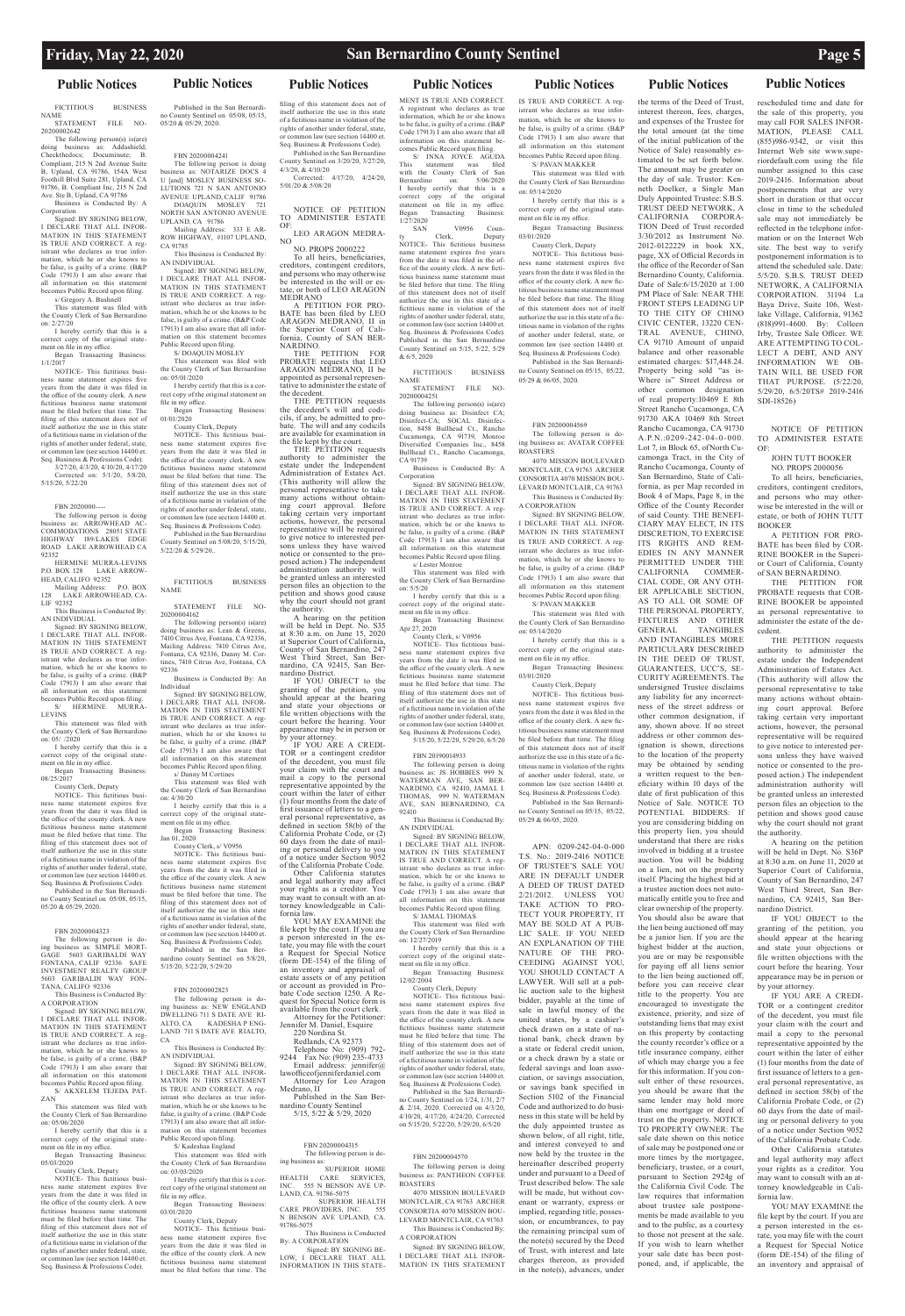### **Burum Enunciates His Opposition To Filippi's Political Comeback Attempt**  *from page 4*

*Continued on Page 8*

estate assets or of any petition or account as provided in Probate Code section 1250. A Request for Special Notice form is available from the court clerk. Attorney for the Petitioner:

IAN NOEL, Esquire LAW OFFICE OF IAN

NOEL 9800 S. CIENEGA BLVD., SUITE 200 INGLEWOOD, CA 90301

Telephone No: (310) 410 9720

Email address: legalhood@ gmail.com

Published in the San Bernardino County Sentinel on 5/22, 5/29 & 6/05, 2020

### FBN 20200004249 The following person is doing

business as: MARWELL 1094 N. WABASH AVENUE REDLANDS, CA 92374 MARWELL CORPO-RATION 1094 N. WABASH AV-ENUE REDLANDS, CA 92374 CALIFORNIA CORPORATION C3281898

Mailing Address: P.O. BOX 139 MENTONE, CA 92359

This Business is Conducted By: A CORPORATION

Signed: BY SIGNING BELOW, I DECLARE THAT ALL INFOR-MATION IN THIS STATEMENT IS TRUE AND CORRECT. A registrant who declares as true information, which he or she knows to be false, is guilty of a crime. (B&P Code 17913) I am also aware that all information on this statement becomes Public Record upon filing.

S/ KATHY POWELL

This statement was filed with the County Clerk of San Bernardino on: 05/05/2020 I hereby certify that this is a

correct copy of the original statement on file in my office.

Began Transacting Business: 04/08/2010

County Clerk, Deputy V0956 NOTICE- This fictitious business name statement expires five years from the date it was filed in the office of the county clerk. A new fictitious business name statement must be filed before that time. The filing of this statement does not of itself authorize the use in this state of a fictitious name in violation of the rights of another under federal, state, or common law (see section 14400 et. Seq. Business & Professions Code).

Published in the San Bernardino County Sentinel on 5/22/20, 5/29/20, 6/05/20 & 6/12/20.

FBN 20200004501

ing business as: BEYOND BELLA SKIN CARE 10601 CHURCH ST. RANCHO CUCAMONGA, CA 91730 GINA L SMITH 542 E BON-NIE BRAE CT. ONTARIO, CA

91764

Mailing Address: 542 E BON-NIE BRAE CT. ONTARIO, CA 91764-1803 This Business is Conducted By: AN INDIVIDUAL

### FICTITIOUS BUSINESS NAME STATEMENT FILE NO-

Signed: BY SIGNING BELOW, I DECLARE THAT ALL INFOR-MATION IN THIS STATEMENT IS TRUE AND CORRECT. A registrant who declares as true information, which he or she knows to be false, is guilty of a crime. (B&P Code 17913) I am also aware that all information on this statement becomes Public Record upon filing. S/ GINA SMITH

This statement was filed with the County Clerk of San Bernardino on: 05/13/2020

I hereby certify that this is a correct copy of the original statement on file in my office. Began Transacting Business:

04/27/2020 County Clerk, Deputy D5511

NOTICE- This fictitious business name statement expires five years from the date it was filed in the office of the county clerk. A new fictitious business name statement must be filed before that time. The filing of this statement does not of itself authorize the use in this state of a fictitious name in violation of the rights

The following person is do-N/A

> ness name statement expires five years from the date it was filed in the office of the county clerk. A new fictitious business name statement must be filed before that time. The filing of this statement does not of itself authorize the use in this state of a fictitious name in violation of the rights 2490 Kendall Drive, 105F, San Ber-nardino, CA 92407, Stephanie N. Griffin, 2490 Kendall Drive 105F, San Bernardino, CA 92407 Business is Conducted By: An Individual Signed: BY SIGNING BELOW, I DECLARE THAT ALL INFOR-MATION IN THIS STATEMENT

of another under federal, state, or common law (see section 14400 et. Seq. Business & Professions Code). Published in the San Bernardino County Sentinel on 5/22/20, 5/29/20, 6/05/20 & 6/12/20.

FBN 20200004534 The following person is doing

business as: SACRED 485 DIA-MOND CT APT D UPLAND, CA 91786 ALEXIS V LOVE 485 DIAMOND CT APT D UPLAND, CA 91786

This Business is Conducted By: AN INDIVIDUAL

Signed: BY SIGNING BELOW, I DECLARE THAT ALL INFOR-MATION IN THIS STATEMENT IS TRUE AND CORRECT. A registrant who declares as true information, which he or she knows to be false, is guilty of a crime. (B&P Code 17913) I am also aware that all information on this statement becomes Public Record upon filing. S/ ALEXIS V LOVE

The following person(s) is(are) doing business as: Chris Armen Chris Armen Real Estate and Finance, 8439 White Oak Ave Ste 102, Rancho Cucamonga, CA 91730, Ar-men C. Bagdasarian, 13126 Baxter Springs Dr, Rancho Cucamonga,

This statement was filed with the County Clerk of San Bernardino on: 05/14/2020

ment on file in my office. Began Transacting Business:

County Clerk, Deputy NOTICE- This fictitious busi-

> Mailing Address: 630 W RI-ALTO AVE UNIT B8 RIALTO CA  $92376$ **CORPORATION**

of another under federal, state, or common law (see section 14400 et. Seq. Business & Professions Code). Published in the San Bernardi-County Sentinel on  $5/22/20$ , 5/29/20, 6/05/20 & 6/12/20.

20200004144 The following person(s) is(are) doing business as: Bishay Group AVPM CA2LP;AVPM CA LP Bishay Group.; Bishay Group; All Valued Pet Meds, AVPM; Advanced

Veterinary Pet Med, AVPM, 448 S Arrowhead Avenue, San Bernardino, CA 92408, General Dog & Cat Veterinary Hospital, 456 S. Arrowhead Ave, San Bernardino, CA 92408 Business is Conducted By: A

Corporation Signed: BY SIGNING BELOW, I DECLARE THAT ALL INFOR-MATION IN THIS STATEMENT IS TRUE AND CORRECT. A reg-istrant who declares as true information, which he or she knows to be false, is guilty of a crime. (B&P Code 17913) I am also aware that

all information on this statement becomes Public Record upon filing. s/ George Bishay This statement was filed with the County Clerk of San Bernardino

on: 4/29/20 I hereby certify that this is a correct copy of the original statement on file in my office. Began Transacting Business:

N/A County Clerk, s/ V0956 NOTICE- This fictitious business name statement expires five years from the date it was filed in the office of the county clerk. A new fictitious business name statement must be filed before that time. The filing of this statement does not of itself authorize the use in this state

Mailing Address: 19 FALLING LEAF CIR POMONA, CA 91766<br>CA CORPORATIO

of a fictitious name in violation of the rights of another under federal, state, or common law (see section 14400 et. Seq. Business & Professions Code).<br>5/22/20, 5/22/20, 5/29/20, 6/5/20, 6/12/20

FICTITIOUS BUSINESS

NAME

20200004446

The following person(s) is(are) doing business as: Essential Garbs,

> Signed: BY SIGNING BELOW, I DECLARE THAT ALL INFOR-MATION IN THIS STATEMENT IS TRUE AND CORRECT. A reg-istrant who declares as true information, which he or she knows to be false, is guilty of a crime. (B&P Code 17913) I am also aware that all information on this statement becomes Public Record upon filing.

IS TRUE AND CORRECT. A registrant who declares as true information, which he or she knows to be false, is guilty of a crime. (B&P Code 17913) I am also aware that all information on this statement becomes Public Record upon filing. s/ Stephanie Griffin This statement was filed with the County Clerk of San Bernardino

on: 5/11/20

I hereby certify that this is a correct copy of the original statement on file in my office.

Began Transacting Business:

5/6/20

County Clerk, s/ V0956 NOTICE- This fictitious business name statement expires five years from the date it was filed in the office of the county clerk. A new fictitious business name statemen must be filed before that time. The filing of this statement does not of itself authorize the use in this state of a fictitious name in violation of the rights of another under federal, state, or common law (see section 14400 et. Seq. Business & Profes-

sions Code).

5/22/20, 5/29/20, 6/5/20,

6/12/20

FICTITIOUS BUSINESS

NAME

STATEMENT FILE NO-

20200004071

CA 91739

Business is Conducted By: An

Individual

Signed: BY SIGNING BELOW, I DECLARE THAT ALL INFOR-MATION IN THIS STATEMENT IS TRUE AND CORRECT. A registrant who declares as true information, which he or she knows to be false, is guilty of a crime. (B&P Code 17913) I am also aware that all information on this statement becomes Public Record upon filing. s/ Armen Bagdasarian This statement was filed with the County Clerk of San Bernardino

on: 4/24/20

STATEMENT FILE

ment on file in my office. Began Transacting Business: 3/10/14

County Clerk, s/ A9730

NOTICE- This fictitious business name statement expires five years from the date it was filed in the office of the county clerk. A new fictitious business name statement must be filed before that time. The filing of this statement does not of itself authorize the use in this state of a fictitious name in violation of the rights of another under federal, or common law (see section 14400 et. Seq. Business & Professions Code). 5/22/20, 5/29/20, 6/5/20,

6/12/20

### FBN 20200003990

The following person is doing business as: ONTARIO SMOG CHECK 10565 LIMONITE AV-ENUE SUITE 5 MIRA LOMA, CA 91752 EMISSION WORLD LLC 1310 S RIVERSIDE AVE SUITE 3F-#133 RIALTO, CA 92376

2020006510234 This Business is Conducted By:

A LIMITED LIABILITY COM-PANY

Signed: BY SIGNING BELOW, I DECLARE THAT ALL INFOR-MATION IN THIS STATEMENT IS TRUE AND CORRECT. A registrant who declares as true information, which he or she knows to be false, is guilty of a crime. (B&P Code 17913) I am also aware that all information on this statement becomes Public Record upon filing. S/ BENJAMIN A LIZAMA

This statement was filed with the County Clerk of San Bernardino

on: 04/20/2020 I hereby certify that this is a

correct copy of the original state-ment on file in my office. Began Transacting Business:

### N/A County Clerk, Deputy

NOTICE- This fictitious business name statement expires five years from the date it was filed in the office of the county clerk. A new fictitious business name statement must be filed before that time. The filing of this statement does not of itself authorize the use in this state of a fictitious name in violation of the rights of another under federal, state, or common law (see section 14400 et. Seq. Business & Professions Code).

Published in the San Bernardi-County Sentinel on 5/15, 5/22/20, 5/29/20, 6/05/20 & 6/12/20.

FBN 20200003991 The following person is doing business as: RIALTO SMOG CHECK 630 W RIALTO AVE

RIALTO, CA 92376

92376<br>CA

ALTO AVE UNIT B8 RIALTO CA

PANY

S/ BENJAMIN A LIZAMA This statement was filed with the County Clerk of San Bernardino

I hereby certify that this is a correct copy of the original state-ment on file in my office. Began Transacting Business:

N/A

County Clerk, Deputy NOTICE- This fictitious business name statement expires five years from the date it was filed in the office of the county clerk. A new fictitious business name statement must be filed before that time. The filing of this statement does not of itself authorize the use in this state of a fictitious name in violation of the rights of another under federal, state, or common law (see section 14400 et. Seq. Business & Profes-

on:  $04/20/2020$ 

UNIT B7 RIALTO CA 92376 EMISSION WORLD LLC RIVERSIDE AVE SUITE 3F-#133 Mailing Address: 630 W RIon: 04/20/2020 I hereby certify that this is a correct copy of the original statement on file in my office.

sions Code).

Published in the San Bernardino County Sentinel on 5/15, 5/22/20, 5/29/20, 6/05/20 & 6/12/20.

FBN 20200003985 The following person is doing business as: THE NORTH SHORE INN 2402 LAKE DRIVE CRES-TLINE, CA 92325 SANT&T IN-VESTMENT INC 129 4TH ST EU-

A LIMITED LIABILITY COM-Signed: BY SIGNING BELOW, I DECLARE THAT ALL INFOR-MATION IN THIS STATEMENT IS TRUE AND CORRECT. A registrant who declares as true information, which he or she knows to be false, is guilty of a crime. (B&P Code 17913) I am also aware that all information on this statement becomes Public Record upon filing. the office of the county clerk. A new fictitious business name statement must be filed before that time. The filing of this statement does not of itself authorize the use in this state of a fictitious name in violation of the rights of another under federal, state, or common law (see section 14400 et. Seq. Business & Professions Code). Published in the San Bernardi-

REKA, CA 95501

C4250631

This Business is Conducted By:

A CORPORATION

Signed: BY SIGNING BELOW, I DECLARE THAT ALL INFOR-MATION IN THIS STATEMENT IS TRUE AND CORRECT. A registrant who declares as true information, which he or she knows to be false, is guilty of a crime. (B&P Code 17913) I am also aware that all information on this statement becomes Public Record upon filing. S/ SAYED FARID UDDIN

CORPORATION

This statement was filed with the County Clerk of San Bernardino

## I hereby certify that this is a correct copy of the original state-"You have to get three votes to do anything, so I

Began Transacting Business: N/A County Clerk, Deputy

CORPORATION 2020006510234 This Business is Conducted By: NOTICE- This fictitious business name statement expires five years from the date it was filed in

> no County Sentinel on 5/15, 5/22/20, 5/29/20, 6/05/20 & 6/12/20.

### FBN 20200004086

The following person is doing business as: LGI PLUMBING & DRAIN CLEANING 540 N. CEN-TRAL AVE #5102 UPLAND, CA 91786 FELTON R LEAGONS 540 CENTRAL AVE #5102 UP-LAND, CA 91786

This Business is Conducted By: AN INDIVIDUAL

S/ FELTON R LEAGONS

This statement was filed with the County Clerk of San Bernardino on: 04/27/2020

I hereby certify that this is a correct copy of the original state-ment on file in my office.

Began Transacting Business: N/A

County Clerk, Deputy

NOTICE- This fictitious busi-ness name statement expires five years from the date it was filed in the office of the county clerk. A new fictitious business name statement must be filed before that time. The filing of this statement does not of itself authorize the use in this state of a fictitious name in violation of the rights of another under federal, state, or common law (see section 14400 et. Seq. Business & Professions Code).

Published in the San Bernardino County Sentinel on 5/22/20, 5/29/20, 6/05/20 & 6/12/20.

anything from anyone who knows him. No one has reached out on his behalf. I think it is highly unlikely he would run. I am not even sure that he is still living in that location [the Third District]. If he is, I don't know whether he has the base there he had in the city as a whole. He ended up in third place among three candidates the last time he ran there. I don't see any benefit for him to come out and go through what he will need to go through to get back in there. But we'll see."

Forthrightly, Velto acknowledged he had supported Filippi in the past.

"I supported him, yes, like I supported most of those who served and who encountered the difficulty of the job and were trying to do what was in the best interest of the city."

Velto acknowledged having provided Filippi with financial support, but said it was a minimal offering. "I think I gave him maybe \$99," Velto said. "I generally supported him. Did I support him in everything that he did? I don't think so. When he ran for office, ran for mayor, yes, I supported him, absolutely." Potentially rendering moot any discussion with regard to Filippi succeeding Felix is the momentum behind Carlos Garcia, a well-spoken resident of the Third District who has involved himself in a number of civic issues since he moved to the City of Gracious Living a few years ago. Garcia's viability as Felix's replacement was boosted substantially when Osuna opted out of

## **Public Notices Public Notices Public Notices Public Rotify that this is a Public Notices Public Notices Public Notices Public Notices**

seeking the appointment or vying in an election to replace Felix.

"I am not planning to pursue this position," Osuna told the *Sentinel*. "Reflecting on all the personal sacrifices of time away from family, degradation of health, financial cost, etc., I decided it was time for me to disengage. That being said, I will continue to support in a very limited capacity other groups and individuals who align with my core values. I extend Mr. Felix and his family best wishes in their relocation to Utah, as it is a beautiful state, and look forward to our city council following a transparent and democratic process to find his replacement." Burum said he believes it is in the city's best interest to make an appointment to fill the vacancy, even if it is only on an interim basis until a replacement election can be held in November.

think there will be better governance all the way around with five people," he said. "It can be a real challenge to get that third vote on some issues if you just have four."

Thinking out loud, Burum said that perhaps the best way of going about it would be to appoint a "placeholder," meaning someone who would not run in the replacement election in November, so that no political advantage is bestowed upon one of the candidates by virtue of being an incumbent. More important, Burum suggested, was that the council avoid ap-

pointing Filippi. "I still have my own personal concern about Gino getting back in there," he said. "Since he lost, I don't think he should be appointed. I don't think he should hold office without a major awakening in his life.

I can't imagine that he has changed sufficiently that we should allow him back on the council."

As to the prospect of Garcia getting the nod, Burum said, "I supported Ricky Felix because he wasn't Gino. I have never met Carlos, but if the alternative means Gino getting appointed, then I am supporting Carlos."

As to the upcoming election in November, in particular the race for mayor, Burum indicated his preference for Velto. Nevertheless, he said, he could live with Stone serving a second term. He acknowledged that Stone had been a crucial vote to hire Thouvenell, but indicated it was his perception that she had been unduly influenced by Filippi in making that decision. "It was Gino who convinced her to do that," Burum said. "And from there, Marty led her astray. Marty can be very manipulative."

Unlike some in the community, Burum was not dismissive of Stone's intellectual capacity or ability to handle the rigors of the office of mayor. "She is a successful businesswoman," he said, referencing her position with the funeral home she runs.

Burum credited the Stone-led council with making an insightful promotion of Rosemary Hoerning, who had been the city's public works director, into the position of city manager. "When I saw that on the agenda, I was frankly skeptical," Burum said. "I was not supportive of that move. I thought it was irresponsible. But what we have seen is Rosemary's growth in the job, an interesting evolution of a bureaucrat. She is good at determining what needs to be done. Since becoming city manager, she has met her calling.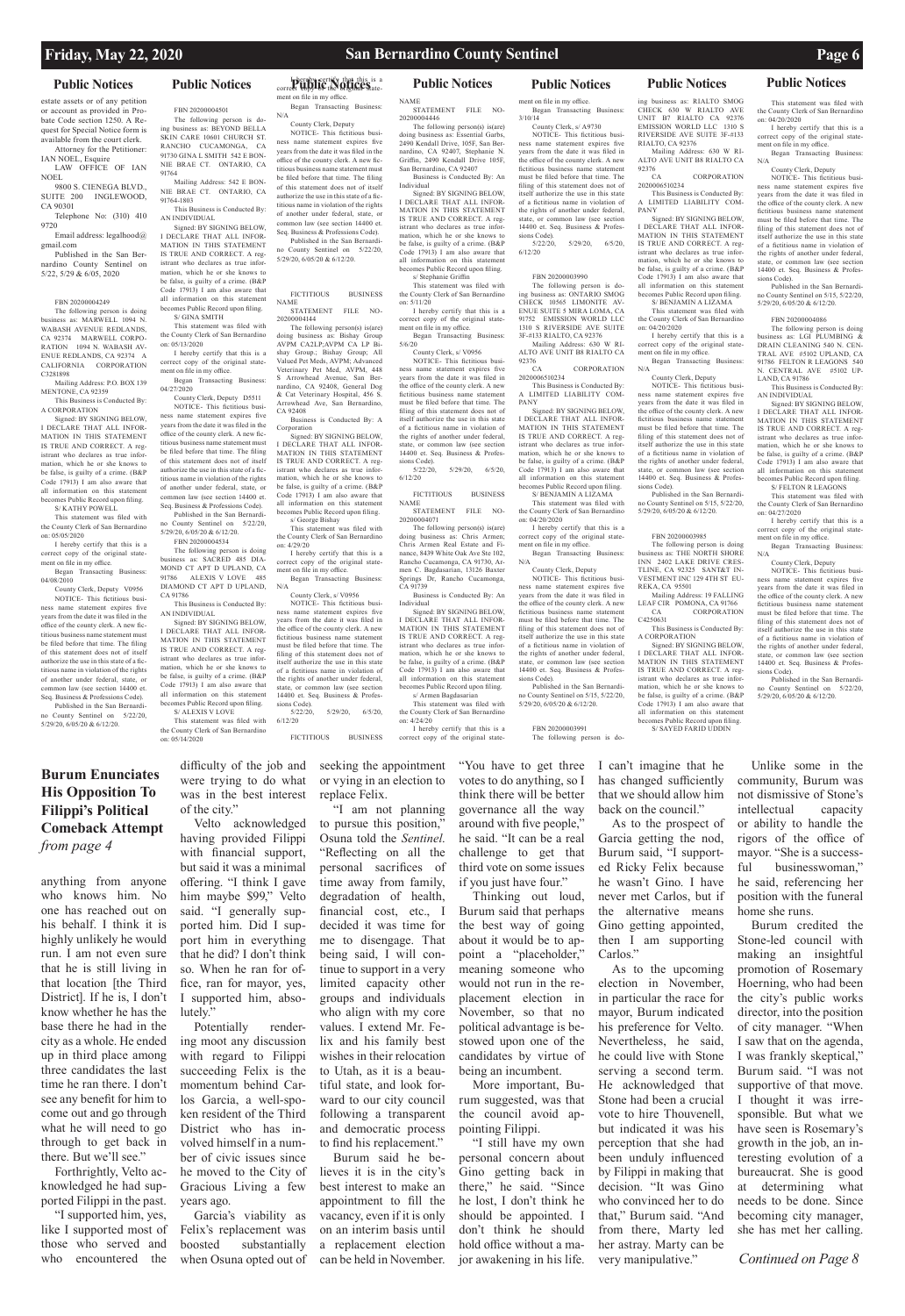### **William Lyon**  *from front page*

## **U.S. Forest Service Closing Off Vehicle And Foot Access To Deep Creek** *from front page*

### **Friday, May 22, 2020 San Bernardino County Sentinel Page 7**

**Sheriff's Department Contracts Getting More Expensive** *from front page* 

employment of personnel, the department is outfitted with equipment and facilities, including its scientific investigations division, which relieves contract cities and towns of the substantial expense of having to replicate. Historically, the sheriff's department has supplied law enforcement services to the county's contract cities for a price tag that is approximately 85 to 90 percent of the cost of what it would run those cities to field police departments of their own with a comparable number of officers. Generally, the county's towns and cities enter into a contract with the sheriff's department for a fixed number of years at a set rate based upon the number of deputies and other department personnel to be employed in that locale. Upon the expiration of a contract and the inking of a contract to extend the law enforcement service, the county has tra-

ditionally increased its contract amounts with those cities and towns it serves at a rate close to a percentage reflected in the consumer price index or the commonly accepted rate of inflation over the intervening years since the contract was last extended. Often, a new contract will call for upping the number of patrol deputies over the number that were employed in that jurisdiction during the just-ending contract period. It is common, as well, for adjustments or amendments to those contracts to be made to the contracts to pay for an increase in the number of deputies assigned to that city or town for the duration of the con-

tract then in place.

Given that there are fourteen separate municipal contracts in San Benradino County – between the county and Chino Hills, Rancho Cucamonga, Adelanto, Victorville, Hesperia, Apple Valley, Grand Terrace, Highland, Loma Linda, Big Bear, Yucaipa, Yucca Valley, Twentynine Palms and Needles – there is rarely a year when one or more contracts are not on track to expire and be renewed, with negotiations ongoing at the same time between the county and the cities where the current contracts are set to expire the following year.

With the most recent crop of renewals and the negotiations ongoing for renewals in the year or two ahead, the county



county's other 12 cities, are experiencing severe income restrictions as a consequence of the drawdown in sales tax and the clearance that homeowners have been granted in postponing the payment of their property tax. In all of those cities that were not flush with cash reserves when they headed into the coronavirus crisis, this is imposing a hardship.

Grand Terrace Assistant City Manager Cynthia Fortune on May 6 said tht in upcoming 2020-21, "The city is not requesting any service level reductions in public safety. Rather, we are requesting a delay in the increase to the sheriff's contract." Fortune said the city hoped to suspend the escalation in the rate the city will pay for the service until next year. "Hopefully [Fiscal Year] 2021-22 will be a much better year that we will be able to settle this issue," Fortune said. Also on May 6, Grand Terrace City Manager G. Harold Duffy said, "I did send the sheriff a letter indicating we would like to have some relief for a deferral of this because of COVID-19. He

[Sheriff John McMahon] did speak with the City Manager of Rancho Cucamonga [John Gillison]. The city managers were all meeting together in conference calls. We are sharing the same issue. So, the sheriff did commit to presenting this policy issue to the board of supervisors, and they will have to address the issue."

At its April 14 meeting, the Apple Valley Town Council renewed the town's contract with the sheriff's department, what was in actuality the 29th amendment the town has made to a contract with the sheriff's department first entered into in 1994. That amendment committed the town to a 10.3 percent increase that will see the \$14 million the town is paying in the current 2019-20 budget zoom to \$15.5 million in 2020-21, which runs from July 1 of this year through June 30, 2021. It was noted that contract increase does not reflect the addition of deputies. Mayor Scott Nassif questioned the increase in costs for the contract with no change in staffing levels.

Town Manager Doug

Robertson said the contract, with what he called its "10 percent" increase, maintained the same level of service as the previous year. Nassif expressed concern over the large increase which he said equates to almost 50% of the town's general fund. This presents certain fiscal challenges to the town he said.

In their discussion, the town council members indicated they would have no choice but find the funding necessary to cover the increase, despite the impact on the town's general fund. On a motion by Nassif, seconded by Council Member Art Bishop, the town council voted to approve the contract amendment for the period of July 1, 2020 through June 30, 2021 and authorize the Mayor or his designee to process all documents required for the agreement. The motion carried 5-to-0, with Nassiff, Bishop and council members Larry Cusack, Kari Leon and Curt Emick in unanimous agreement.

*-Mark Gutglueck*



signed to the North African Division of the Air Transport Command, returning to the United States in 1946. In 1947 he was commissioned as a second lieutenant and participated in various reserve assignments. He was recalled to active duty in 1951 and assigned to Headquarters Air Training Command as a staff pilot. Thereafter, following his transfer to the Military Air Transport Service, he flew air evacuation and ferrying missions. In 1953 he volunteered for a tour of duty in Korea and flew 75 missions in the C-46 and C-47.

From 1954 to 1963, Lyon was assigned to various positions in the reserve and served as a flight commander and operations officer. In 1963 he was named commander of the 929<sup>th</sup> Tactical Airlift Squadron at

March Air Force Base. He later served as the commander of the 943rd Tactical Airlift Group. Lyon was assigned as mobilization assistant to the commander, Sacramento Air Materiel Area at McClellan Air Force Base in June 1970.

He completed Air War College in 1971 and completed the Air National Guard and Air Force Reserve senior officers orientation courses in 1972 and 1974.

In February 1972, he became mobilization assistant to the commander, Fifteenth Air Force at March Air Force Base. In March 1974 he was appointed mobilization assistant to the commander in chief, Strategic Air Command, Offutt Air Force Base in Nebraska, where he was involved in the planning of the transfer of designated KC-135 units to the reserves. In April 1975 Lyon was ordered to active duty to serve as chief of Air Force Reserve, Head-

quarters U.S. Air Force in Washington, D.C. He remained in that assignment until 1978.

Simultaneously with his military career, Lyon was a major fixture in the development industry.

Upon returning to Southern California in 1953 after his active duty assignment in Korea, he was persuaded by his father, Al Lyon, and his brother Leon, to join them in a homebuilding venture in Orange County. Their company, Luxury Homes, was created in 1954.

Luxury Homes proved quite successful. In 1968, Luxury Homes was sold to American Standard, whereupon William Lyon was given a role in that company as vice president for real estate. In 1971, he bought out American Standard's California-based operation, transitioning it into the William Lyon Co. Based in Newport Beach, the company built homes all over Southern California, in-

cluding San Bernardino County. With Lewis Homes, William Lyon was a major provider of housing stock in Rancho Cucamonga during that city's explosive growth in the 1980s and 1990s. Indeed the company built over 100,000 single family dwelling units in California, Arizona and Nevada.

Along the way, Lyon made other investments. In 1981, he and George Argyros purchased Air-Cal for \$61.5 million. In 1986, they sold the airline for \$225 million.

Active in Republican political circles, the general, as he was called by those who knew him and those who did not, in 1999 co-founded with former Richard Nixon Aide-de-camp Larry Higby, South Coast Plaza developer Henry Segerstrom, Irvine Co. Chairman Donald Bren and George Argyros the New Majority political action committee.

Lyon, 97, died of what were called natural causes today, May 22 at

his luxury home in Coto de Caza.

-*Mark Gutglueck*

San Bernardino County Fire could not get a type 3 engine into the area for general patrol and a California Highway Patrol unit became stuck in traffic for a few hours. San Bernardino County Sheriff's Department units were prompted to close the road for a few hours to relieve the congestion.

During the closure, U.S, Forest Service staff will work toward creating a recreation management plan for the area to address congestion and parking, as well as other challenges in managing this section of Deep Creek, including illegal

campfires, graffiti and trash.

The Forest Service order closing the area is set for one year and may be lifted early or expanded. The closure covers the creek going north from Splinters Cabin Trailhead to Devils Hole. The picnic area and Splinters Cabin Road (Forest Road No. 3N34D) will also be closed to vehicles and foot traffic. Thru-hiking the area on the Pacific Crest Trail will be allowed, however starting the trail from Splinters Cabin will not be allowed at this time.

A violation of this prohibition is punishable by a fine of not more than \$5,000 for an individual or \$10,000 for an organization or imprisonment for not more than six months, or both.

### 249. Pro

has proven hard-nosed, insisting on a steep contract increase in the realm of 10 percent to 10.5 percent, a cost escalation needed, the county claims, to cover the soaring price of salaries, pensions and benefits the county has committed to paying deputies, investigators, sergeants, lieutenants and captains over the next several years as a consequence of the employment contracts it had entered into with their labor bargaining units. All 14 of the county's municpalities contracting with the sheriff's department, like the